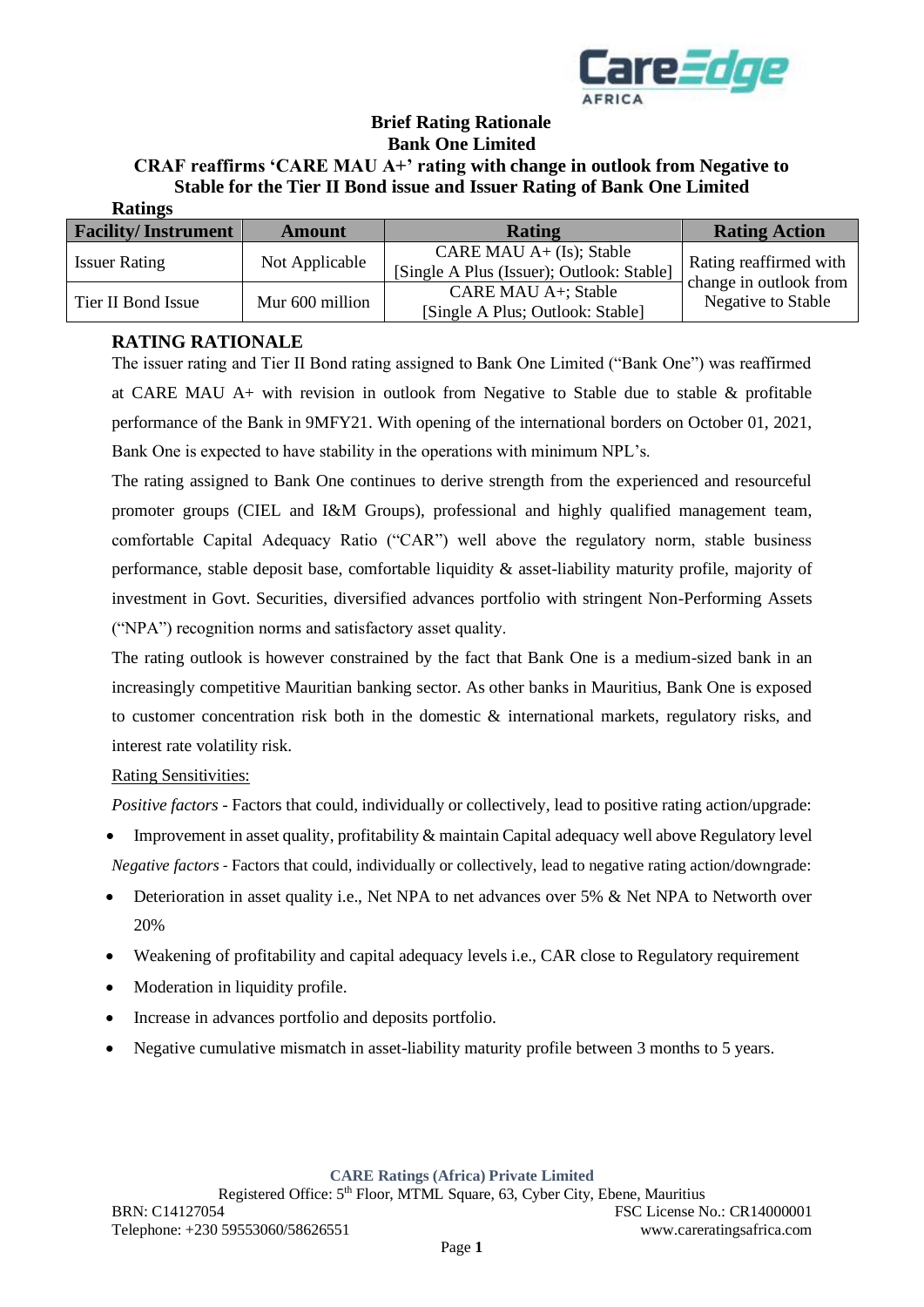

# **BACKGROUND**

Bank One, a Mauritius based mid-sized private sector bank, provides retail, corporate, and private banking products and services both in Mauritius and offshore. Headquartered in Port Louis, the bank provides a wide range of banking products and services to its clients through a network of 10 branches and a well-distributed ATM network. The bank has a client base of over 50,000 clients. As at September 30, 2021, Bank One reported total deposits and advances of Mur 37 billion and Mur 21 billion respectively.

Bank One offers current, savings and term deposit accounts, personal finance, trade finance, corporate finance, treasury services and an array of other banking products to its customers.

Bank One is governed by a 9-member Board of Directors comprising of experienced bankers and professionals.

As at December 2020, Bank One Capital Adequacy Ratio (CAR) stood comfortable at 19.81% (against a regulatory requirement of 11.875%), and Common Equity Tier I (CET I) was 12.45% (against regulatory requirement of 6.5%). As at September 30, 2021, the Bank One`s CAR stood comfortable at 21.12% (against a regulatory requirement of 11.875%), and Common Equity Tier I (CET I) CAR was 14.23% (against regulatory requirement of 6.5%).

The Bank maintains a very healthy liquidity coverage ratio well above the regulatory requirement.

Bank One has a stable deposit base and the term deposits has witnessed good rollover rate (75-80%) in last 2-3 years. Total deposits which remain the Bank`s core source of funding was at the same level in FY20 with CASA proportion at 77% as on December 31, 2020.

International customers (both corporate and individuals) have been the major foreign currency deposit raising source for the bank (*contributing around 65% of the total Bank deposits*). Retail Banking (domestic) remains one of the core local deposit raising arm of the Bank contributing around 24% of the total Bank deposits. Furthermore, around 50% of the term deposits are more than Mur 100 million and 5% is less than Mur 5 million.

As on September 30, 2021, Bank One does not have a cumulative negative mismatch. However, the bank has adequate options available to fund any gaps such as:

- Disposal of its investment in securities held with BOM
- Sale of investments in International Treasuries
- Drawdown on repurchase agreements with BOM and other local banks
- Utilize the credit lines available with local and international banks
- Sale of listed bonds of International Banks, if required.

Bank One's investment in GOM and BOM securities amounted to Mur 4,926 million, which forms 22% (FY19: 32%) of the aggregate investments as on Dec 31, 2020.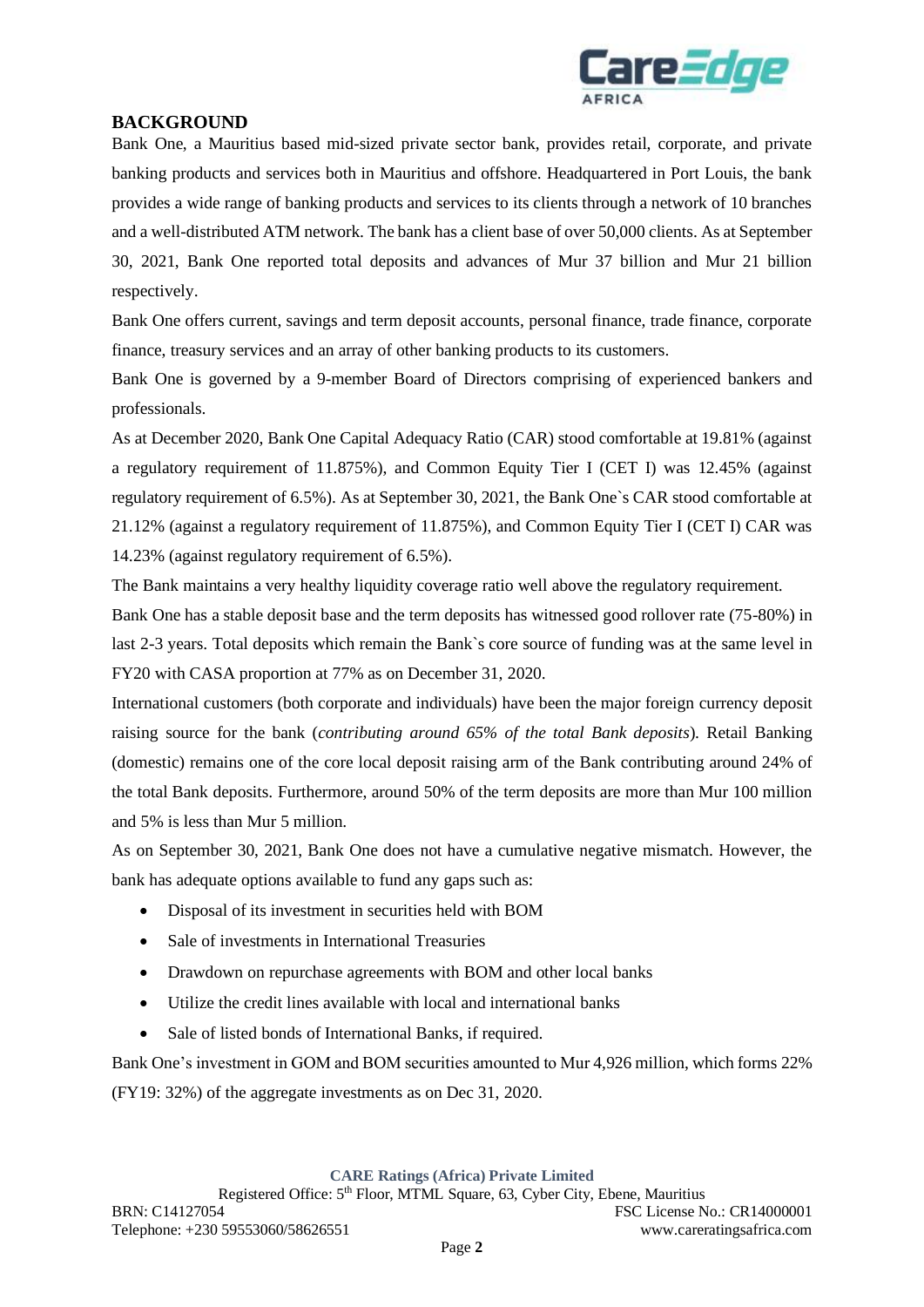

During FY20, bank's advances declined by 31% due to the management's decision to exit exposures to corporates engaged in tourism sector in Mauritius (including Sun Limited) and financial sector outside Mauritius. However, bank's exposure to retail customers in Mauritius has increased by 12%.

Due to the tough competition, instability in economic conditions, revision of the repo rates by the Government and the pressure on margins, Bank One's total interest income decreased by 12% in FY20. The Bank reported a loss of MUR 492 million in FY20 (FY19: PAT – MUR 630 million). This was due to provisions in FY20 of MUR 1,074 million and expected losses due to COVID-19 pandemic.

The promoters infused MUR 300 million equity in FY20 to boost the capital. The Bank also raised MUR 600 million of Tier II Bonds to strengthen its capital.

In 9MFY21, interest income declined by 28% over 9MFY20 due to decline in loans book from MUR 22 billion in 9MFY20 to MUR 20.5 billion in 9MFY21. In these uncertain times, the strategy of the bank has been to be very prudent and selective in offshore lending which resulted in a contraction of the loans portfolio in 9MFY21. Non-interest income remains stable as 9MFY21. Bank One closed 9MFY21, with profit after tax of Mur 337 million against a loss of Mur 419 million in 9MFY20. The bank deposit book experienced a drop during in 9MFY21. As part of its strategy, the total deposits were consciously brought down from Mur 48 billion as at December 31, 2020 to Mur 37 billion as at September 30, 2021.

### **Prospects**

Bank's prospects depend upon its ability to shore up its capital, continue the momentum to raise low cost deposit, expand its presence in the retail sector and maintain its profitability, asset quality  $& CAR$ at satisfactory levels. Equity infusion by the promoters to support growth is a key rating sensitivity.

#### **Disclaimer**

CARE Ratings (Africa) Private Limited ("CRAF")'s ratings are opinions on the likelihood of timely payment of the obligations under the rated instrument and are not recommendations to sanction, renew, disburse or recall the concerned bank facilities or to buy, sell or hold any security. CRAF's ratings do not convey suitability or price for the investor. CRAF's ratings do not constitute an audit on the rated entity. CRAF has based its ratings/outlooks on information obtained from sources believed by it to be accurate and reliable. CRAF does not, however, guarantee the accuracy, adequacy or completeness of any information and is not responsible for any errors or omissions or for the results obtained from the use of such information. Most entities whose bank facilities/instruments are rated by CRAF have paid a credit rating fee, based on the amount and type of bank facilities/instruments. CRAF may also have other commercial transactions with the entity.

CRAF's ratings do not factor in any rating related trigger clauses as per the terms of the facility/instrument, which may involve acceleration of payments in case of rating downgrades. However, if any such clauses are introduced and if triggered, the ratings may see volatility and sharp downgrades.

In case of partnership/proprietary concerns, the rating /outlook assigned by CRAF is, inter-alia, based on the capital deployed by the partners/proprietor and the financial strength of the firm at present. The rating/outlook may undergo change in case of withdrawal of capital or the unsecured loans brought in by the partners/proprietor in addition to the financial performance and other relevant factors. CRAF is not responsible for any errors and states that it has no financial liability whatsoever to the users of CRAF's rating.